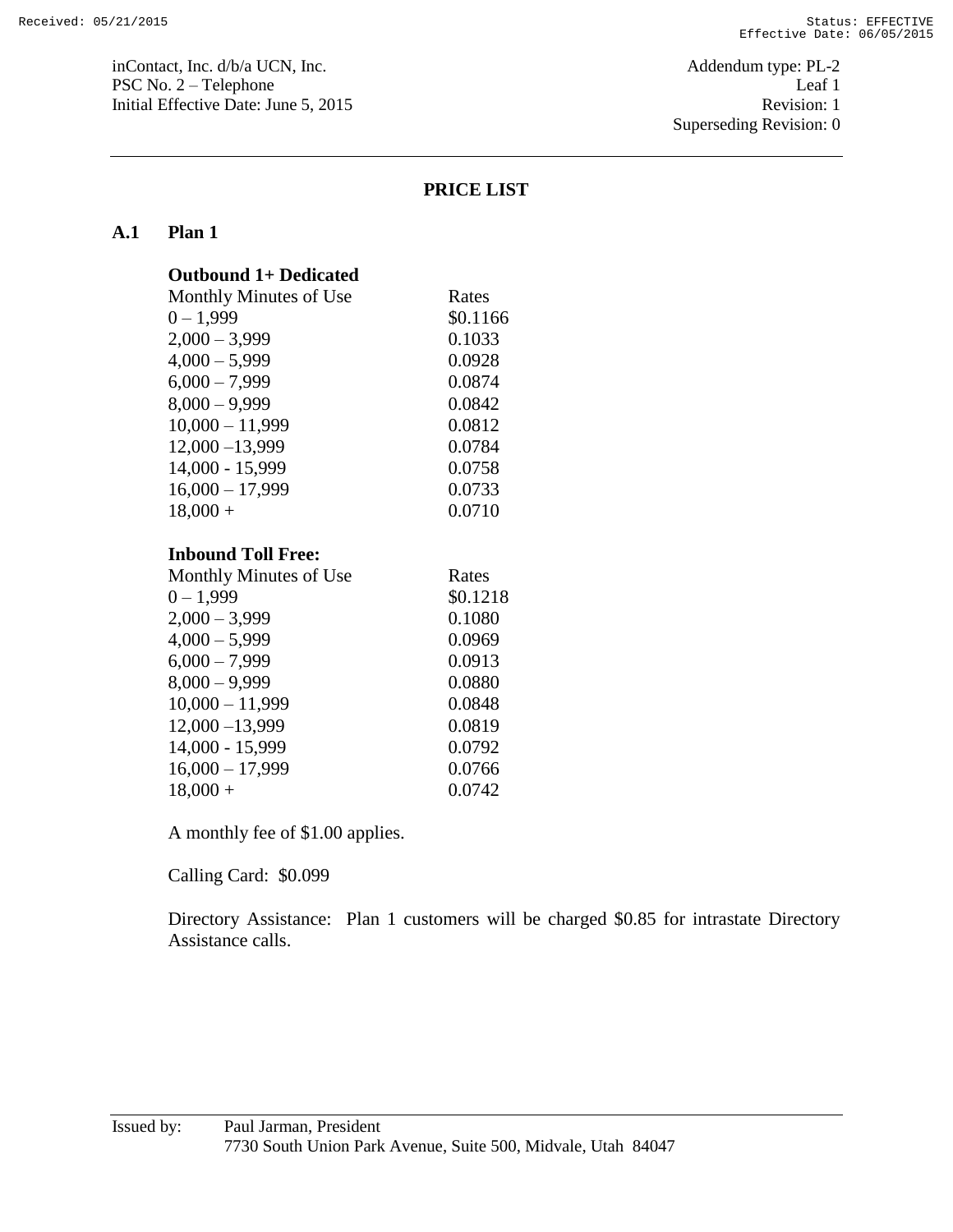inContact, Inc. d/b/a UCN, Inc.  $\blacksquare$ PSC No. 2 – Telephone Leaf 2 Initial Effective Date: June 5, 2015 Revision: 1

Superseding Revision: 0

### **PRICE LIST (Cont'd)**

### **A.2 Plan 2**

| <b>Outbound 1+ Dedicated</b> |
|------------------------------|
| Monthly Minutes of Use       |

| Monthly Minutes of Use | Rates    |
|------------------------|----------|
| $0 - 1,999$            | \$0.0726 |
| $2,000 - 3,999$        | 0.0643   |
| $4,000 - 5,999$        | 0.0578   |
| $6,000 - 7,999$        | 0.0544   |
| $8,000 - 9,999$        | 0.0524   |
| $10,000 - 11,999$      | 0.0505   |
| $12,000 - 13,999$      | 0.0488   |
| 14,000 - 15,999        | 0.0472   |
| $16,000 - 17,999$      | 0.0456   |
| $18,000 +$             | 0.0442   |

#### **Inbound Toll Free:**

| Monthly Minutes of Use | Rates    |
|------------------------|----------|
| $0 - 1,999$            | \$0.0836 |
| $2,000 - 3,999$        | 0.0741   |
| $4,000 - 5,999$        | 0.0665   |
| $6,000 - 7,999$        | 0.0627   |
| $8,000 - 9,999$        | 0.0604   |
| $10,000 - 11,999$      | 0.0582   |
| $12,000 - 13,999$      | 0.0562   |
| 14,000 - 15,999        | 0.0543   |
| $16,000 - 17,999$      | 0.0526   |
| $18,000 +$             | 0.0509   |

A monthly fee of \$1.00 applies.

Calling Card: \$0.099

Directory Assistance: Plan 2 customers will be charged \$0.85 for intrastate Directory Assistance calls.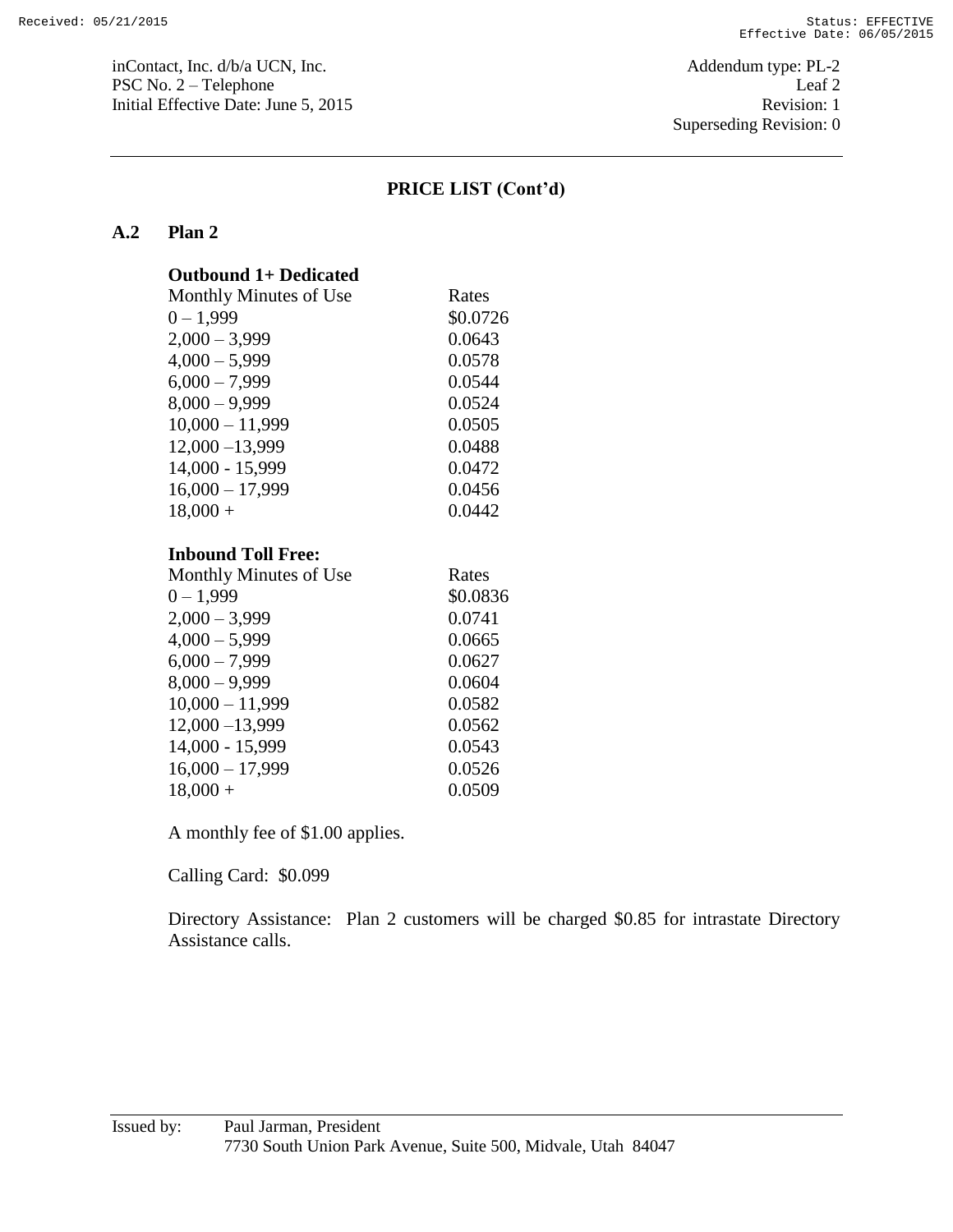inContact, Inc. d/b/a UCN, Inc.  $\blacksquare$ PSC No. 2 – Telephone Leaf 3 Initial Effective Date: June 5, 2015 Revision: 1

Superseding Revision: 0

### **PRICE LIST (Cont'd)**

### **A.3 Plan 3**

| <b>Outbound 1+ Dedicated</b> |          |
|------------------------------|----------|
| Monthly Minutes of Use       | Rates    |
| $0 - 1,999$                  | \$0.0751 |
| $2,000 - 3,999$              | 0.0666   |
| $4,000 - 5,999$              | 0.0598   |
| $6,000 - 7,999$              | 0.0563   |
| $8,000 - 9,999$              | 0.0543   |
| $10,000 - 11,999$            | 0.0523   |
| $12,000 - 13,999$            | 0.0505   |
| 14,000 - 15,999              | 0.0488   |
| $16,000 - 17,999$            | 0.0473   |
| 18,000 - 19,999              | 0.0458   |
| $20,000 +$                   | 0.0510   |
|                              |          |

### **Inbound Toll Free:**

| Rates    |
|----------|
| \$0.0744 |
| 0.0659   |
| 0.0592   |
| 0.0558   |
| 0.0537   |
| 0.0518   |
| 0.0500   |
| 0.0483   |
| 0.0468   |
| 0.0453   |
| 0.0453   |
|          |

A monthly fee of \$1.00 applies.

Calling Card: \$0.099

Directory Assistance: Plan 3 customers will be charged \$0.85 for intrastate Directory Assistance calls.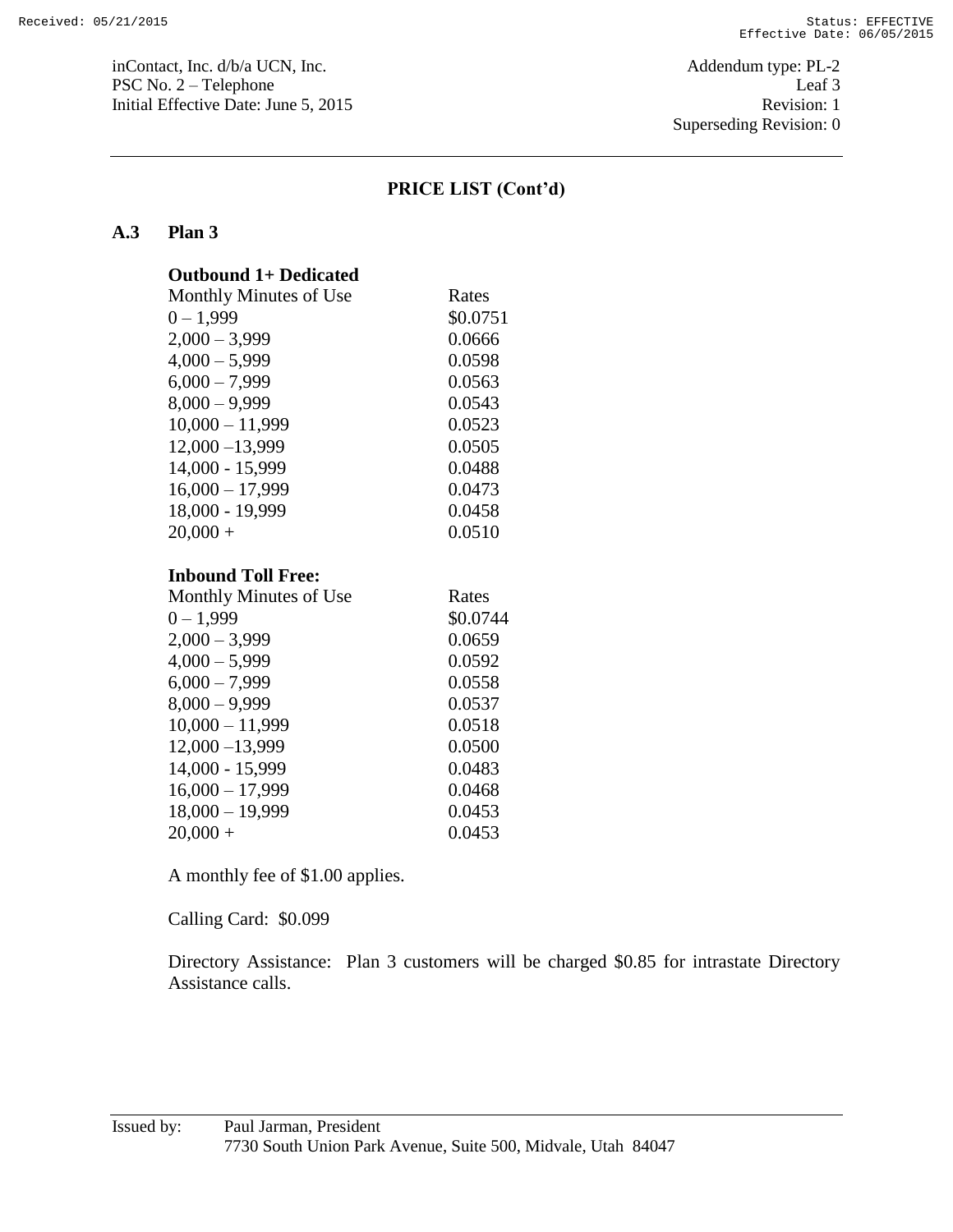inContact, Inc. d/b/a UCN, Inc. Addendum type: PL-2 PSC No. 2 – Telephone Leaf 4 Initial Effective Date: June 5, 2015 Revision: 1

### **PRICE LIST (Cont'd)**

### **A.4 Plan 4**

Plan 4 includes Outbound 1+, Inbound Toll Free and Calling Card service. Customers must meet their minimum usage requirement or they will be charged the difference. Outbound 1+ and Inbound Toll Free usage are billed for a 30-second minimum increment and 6-second additional increments thereafter. Calling card usage is billed in 60-second increments.

|                          | Outbound 1+ Switched Monthly Minutes of Use | Per Minute Rates |
|--------------------------|---------------------------------------------|------------------|
|                          | $0 - 999$                                   | 0.1706           |
|                          | $1,000 - 1,999$                             | 0.1545           |
|                          | $2,000 - 2,999$                             | 0.1454           |
|                          | $3,000 - 3,999$                             | 0.1398           |
|                          | $4,000 - 4,999$                             | 0.1317           |
|                          | $5,000 - 5,999$                             | 0.1300           |
|                          | $6,000 - 6,999$                             | 0.1266           |
|                          | $7,000 - 7,999$                             | 0.1204           |
|                          | $8,000 +$                                   | 0.1157           |
|                          |                                             |                  |
|                          |                                             |                  |
| <b>Inbound Toll Free</b> | <b>Monthly Minutes of Use</b>               | Per Minute Rates |
|                          | $0 - 999$                                   | 0.1855           |
|                          | $1,000 - 1,999$                             | 0.1680           |
|                          | $2,000 - 2,999$                             | 0.1581           |
|                          | $3,000 - 3,999$                             | 0.1432           |
|                          | $4,000 - 4,999$                             | 0.1414           |
|                          | $5,000 - 5,999$                             | 0.1407           |
|                          | $6,000 - 6,999$                             | 0.1309           |
|                          | $7,000 - 7,999$                             | 0.1274           |

A monthly fee of \$1.00 per assigned toll-free number applies.

Calling Card: \$0.099

Directory Assistance: Customers will be charged \$0.95 per call for intrastate directory Assistance calls.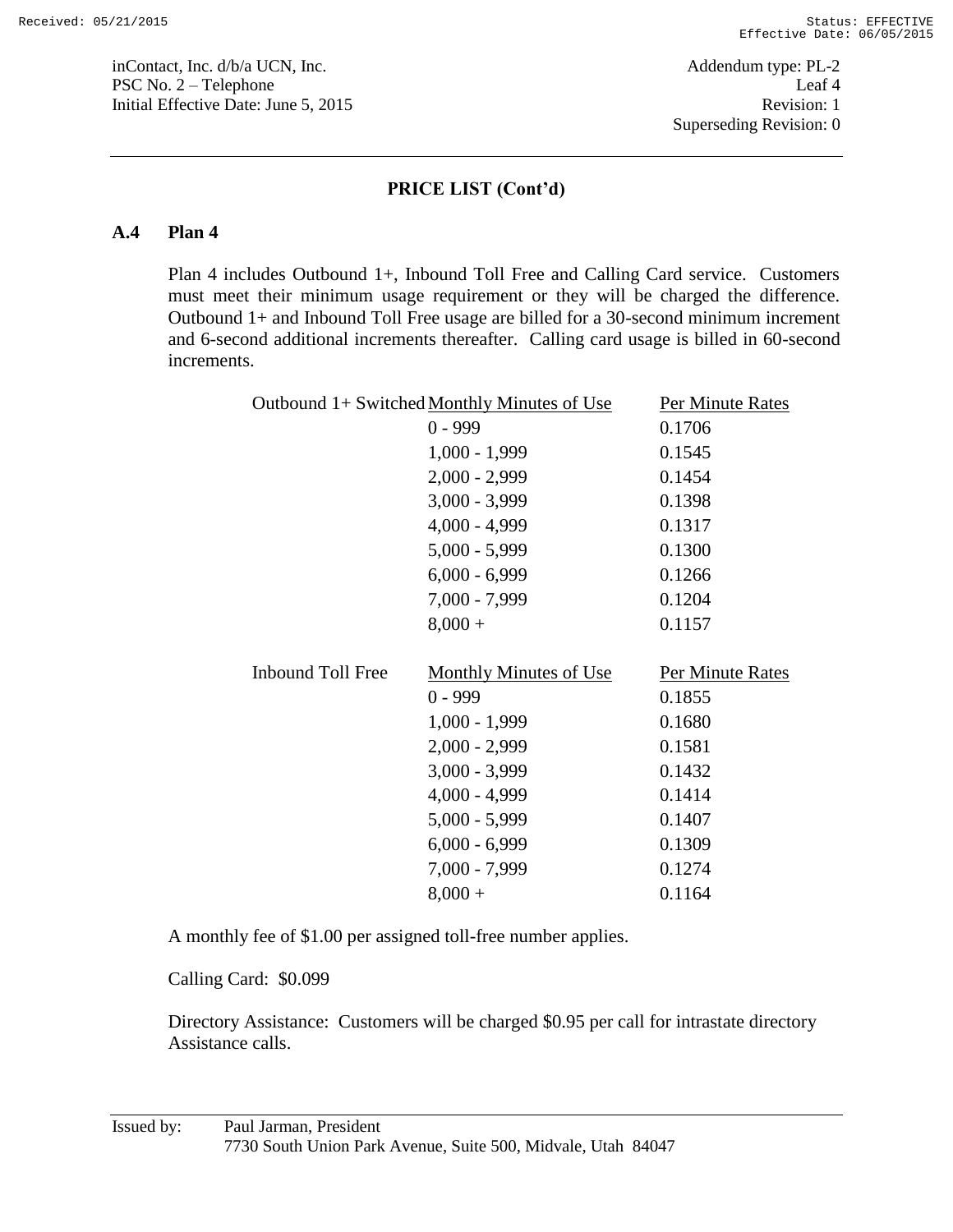inContact, Inc. d/b/a UCN, Inc. Addendum type: PL-2 PSC No. 2 – Telephone Leaf 5 Initial Effective Date: June 5, 2015 Revision: 1

#### **PRICE LIST (Cont'd)**

#### **A.5 Plan 5**

Plan 5 includes Outbound 1+, Inbound Toll Free and Calling Card service. Customers must meet their minimum revenue commitment or they will be charged the difference. Outbound 1+ and Inbound Toll Free usage are billed for a 30-second minimum increment and 6-second additional increments thereafter. Calling card usage is billed in 60-second increments.

|                      | <b>Monthly Revenue</b>               |                  |
|----------------------|--------------------------------------|------------------|
| Outbound 1+ Switched | Commitment                           | Per Minute Rates |
|                      | $$0 - $29.99$                        | 0.2006           |
|                      | $$30 - $99.99$                       | 0.1806           |
|                      | $$100 - $149.99$                     | 0.1645           |
|                      | \$150 - \$199.99                     | 0.1554           |
|                      | $$200 - $249.99$                     | 0.1498           |
|                      | $$250 - $299.99$                     | 0.1417           |
|                      | \$300 - \$349.99                     | 0.1400           |
|                      | \$350 - \$399.99                     | 0.1366           |
|                      | \$400 - \$499.99                     | 0.1304           |
|                      | $$500 +$                             | 0.1257           |
|                      |                                      |                  |
|                      |                                      |                  |
| Outbound 1+ Switched | <b>Monthly Revenue</b><br>Commitment | Per Minute Rates |
|                      | $$0 - $29.99$                        | 0.2155           |
|                      | $$30 - $99.99$                       | 0.1955           |
|                      | $$100 - $149.99$                     | 0.1780           |
|                      | $$150 - $199.99$                     | 0.1681           |
|                      | $$200 - $249.99$                     | 0.1532           |
|                      | \$250 - \$299.99                     | 0.1514           |
|                      | \$300 - \$349.99                     | 0.1507           |
|                      | \$350 - \$399.99                     | 0.1409           |
|                      | \$400 - \$499.99                     | 0.1374           |

A monthly fee of \$1.00 per assigned toll-free number applies.

Calling Card: \$0.099

Directory Assistance: Customers will be charged \$0.95 per call for intrastate directory Assistance calls.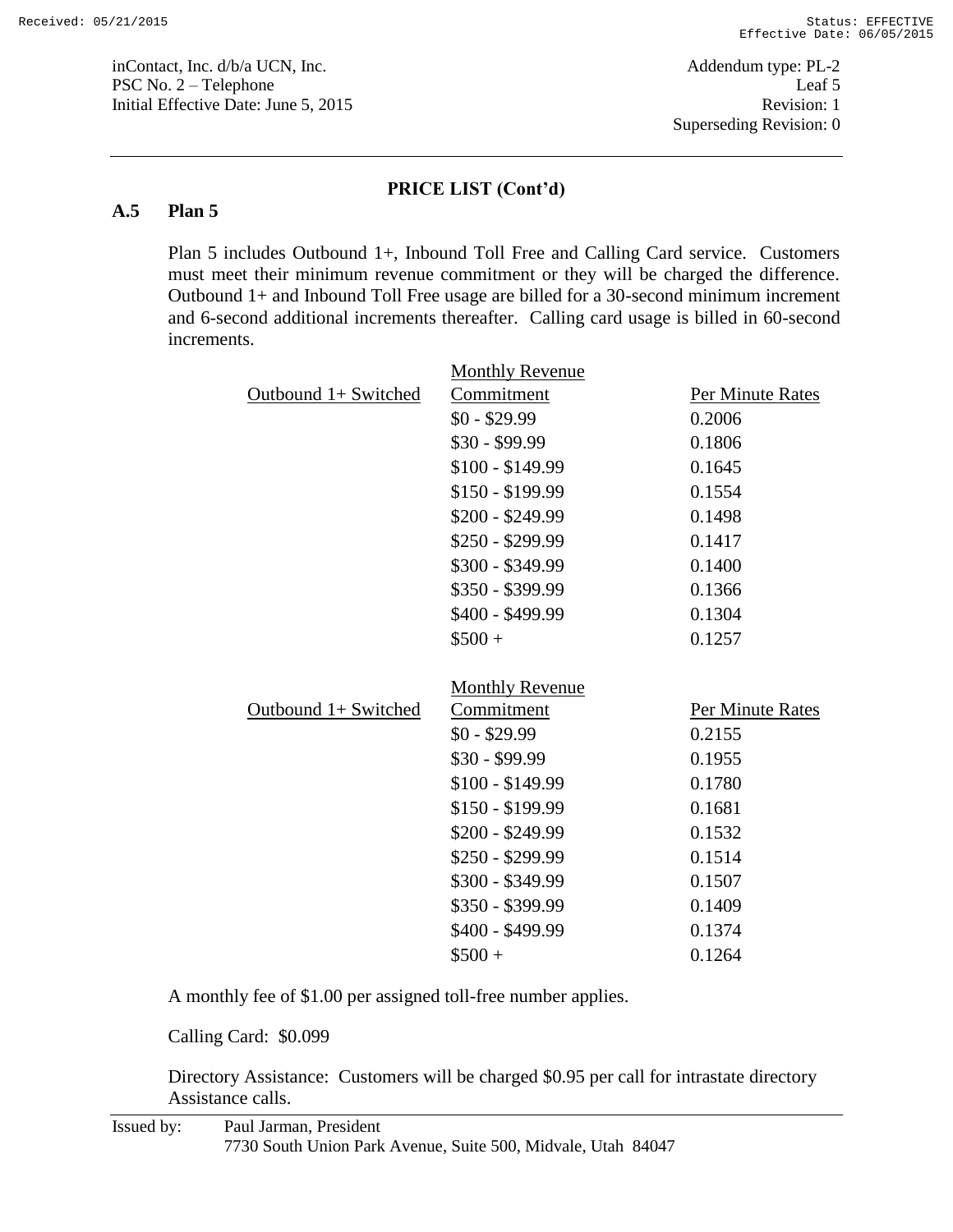inContact, Inc. d/b/a UCN, Inc.  $\blacksquare$  Addendum type: PL-2 PSC No. 2 – Telephone Leaf 6 Initial Effective Date: June 5, 2015 Revision: 1

Superseding Revision: 0

# **PRICE LIST (Cont'd)**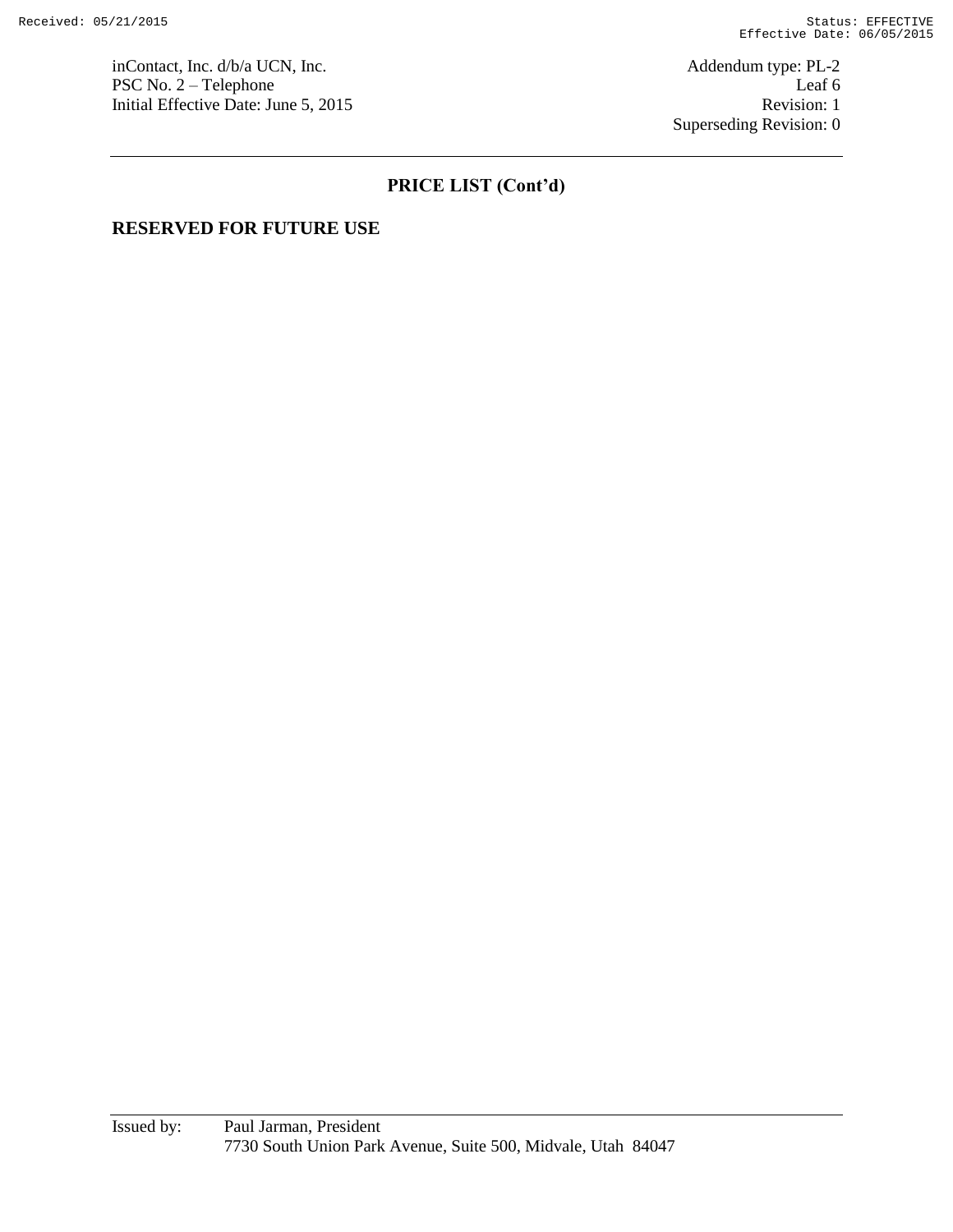inContact, Inc. d/b/a UCN, Inc.  $\blacksquare$ PSC No. 2 – Telephone Leaf 7 Initial Effective Date: June 5, 2015 Revision: 1

Superseding Revision: 0

# **PRICE LIST (Cont'd)**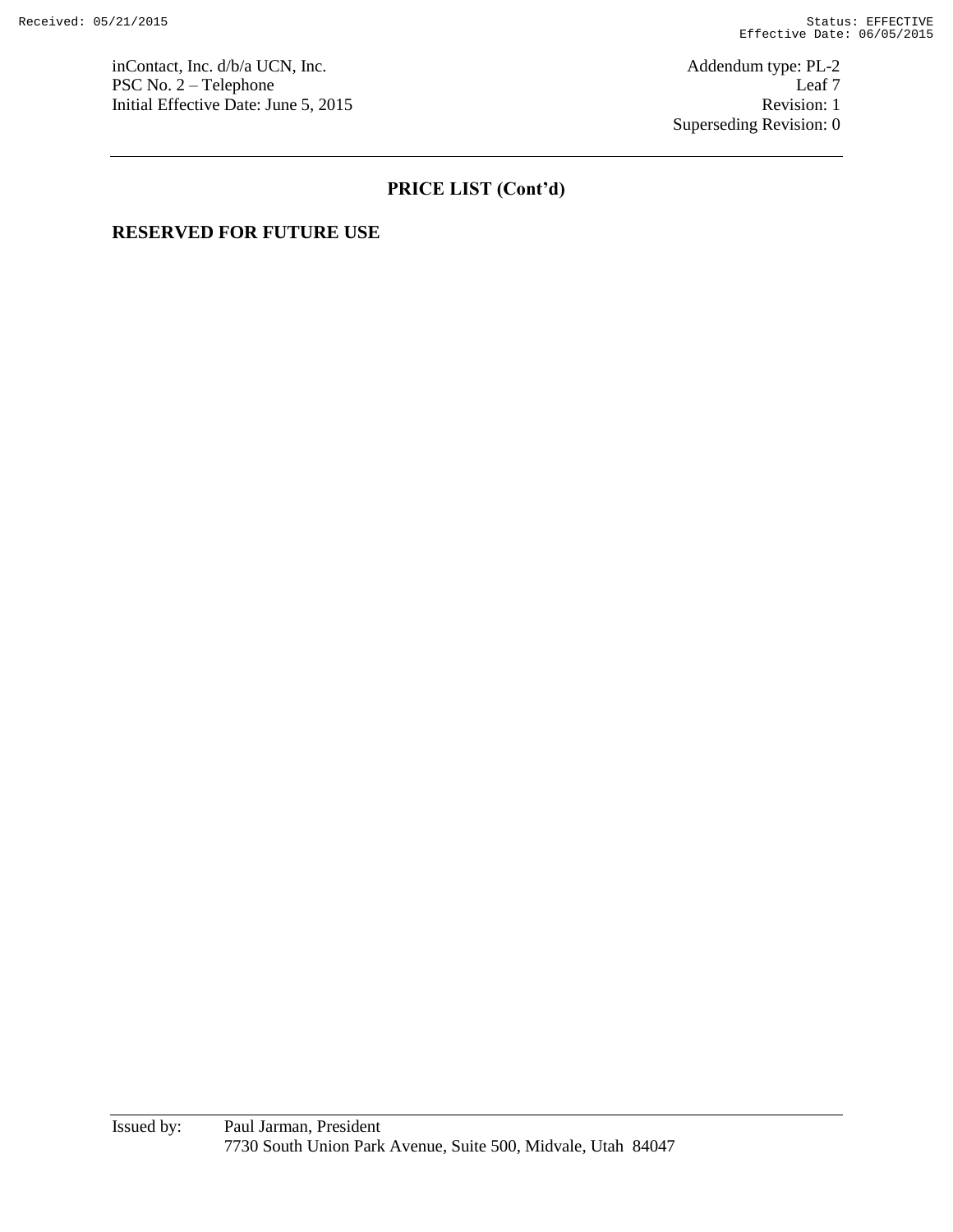inContact, Inc. d/b/a UCN, Inc. <br>
PSC No. 2 – Telephone Leaf 8 PSC No.  $2 -$  Telephone Initial Effective Date: June 5, 2015 Revision: 1

Superseding Revision: 0

# **PRICE LIST (Cont'd)**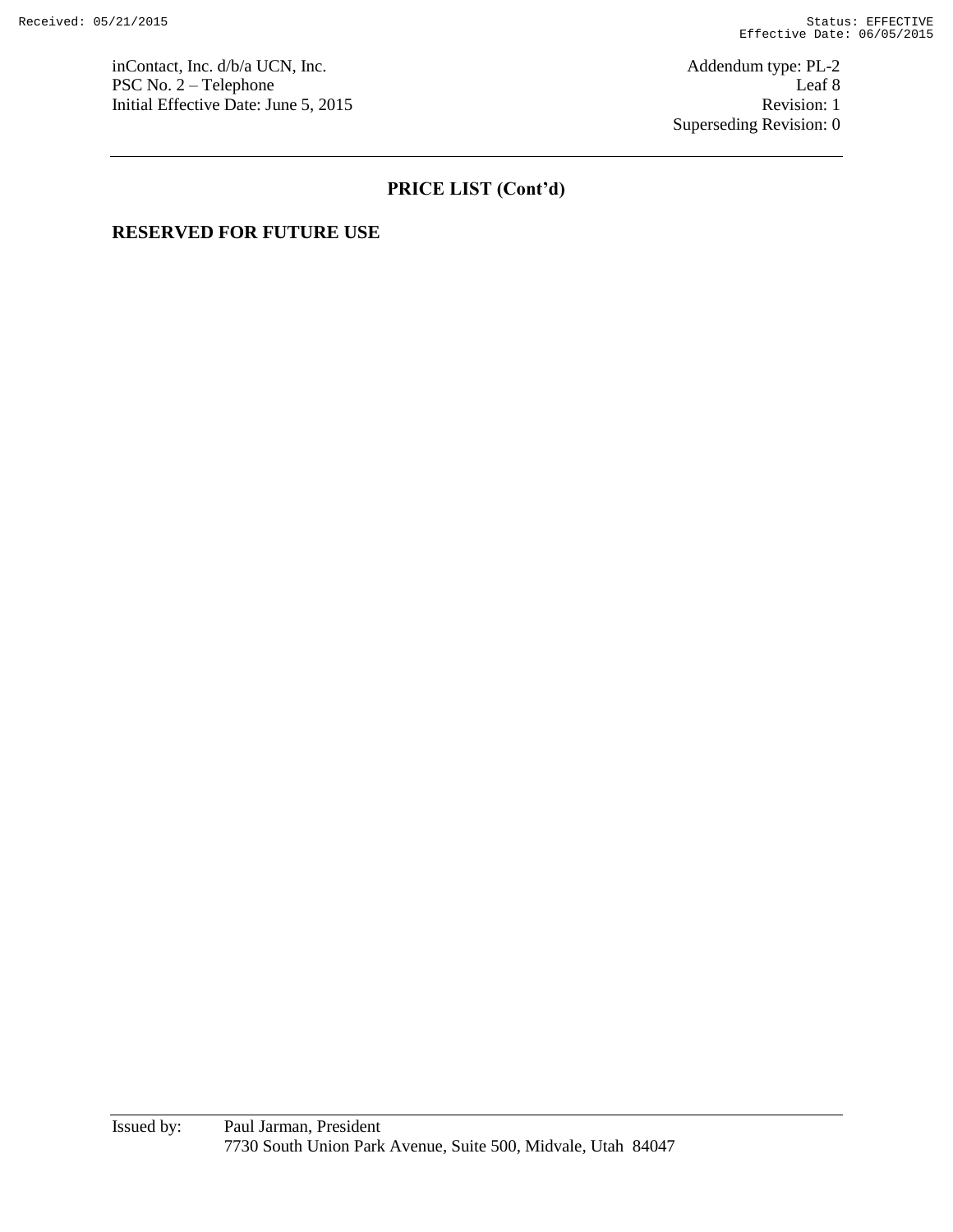inContact, Inc. d/b/a UCN, Inc.  $\blacksquare$ PSC No. 2 – Telephone Leaf 9 Initial Effective Date: June 5, 2015 Revision: 1

Superseding Revision: 0

# **PRICE LIST (Cont'd)**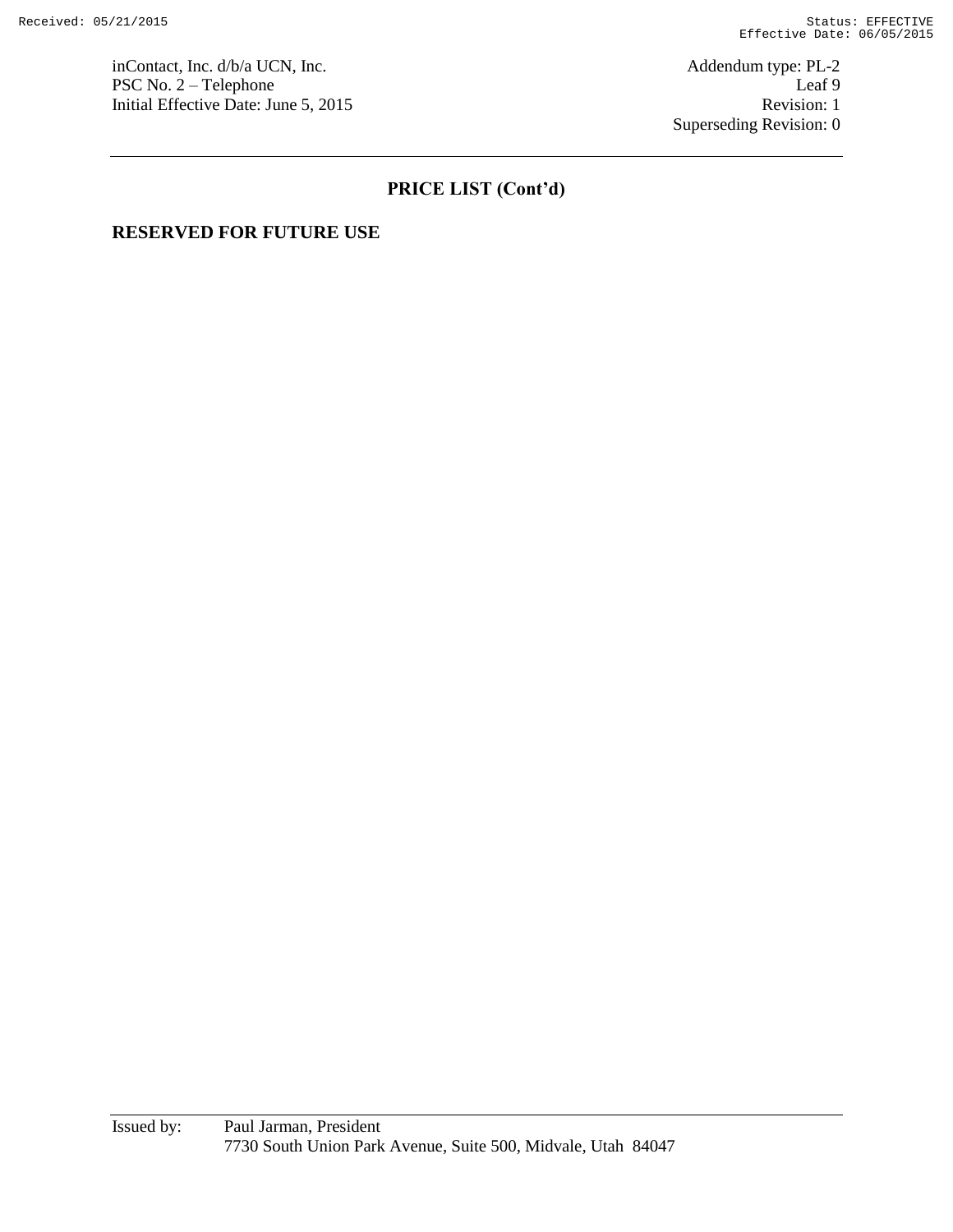inContact, Inc. d/b/a UCN, Inc. <br>
PSC No. 2 – Telephone Leaf 10 PSC No.  $2 -$  Telephone Initial Effective Date: June 5, 2015 Revision: 1

Superseding Revision: 0

# **PRICE LIST (Cont'd)**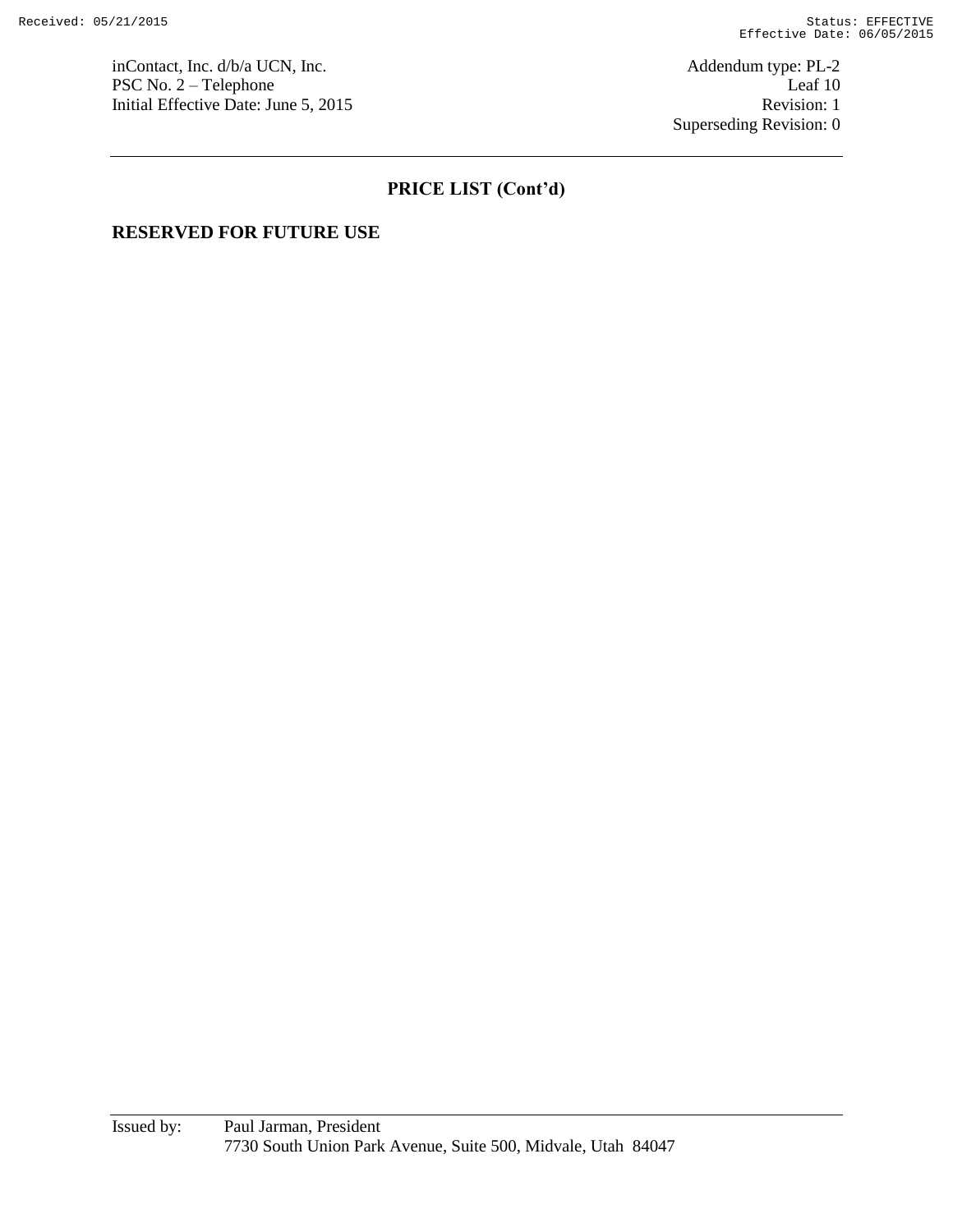inContact, Inc. d/b/a UCN, Inc.  $\blacksquare$ PSC No. 2 – Telephone Leaf 11 Initial Effective Date: June 5, 2015 Revision: 1

Superseding Revision: 0

# **PRICE LIST (Cont'd)**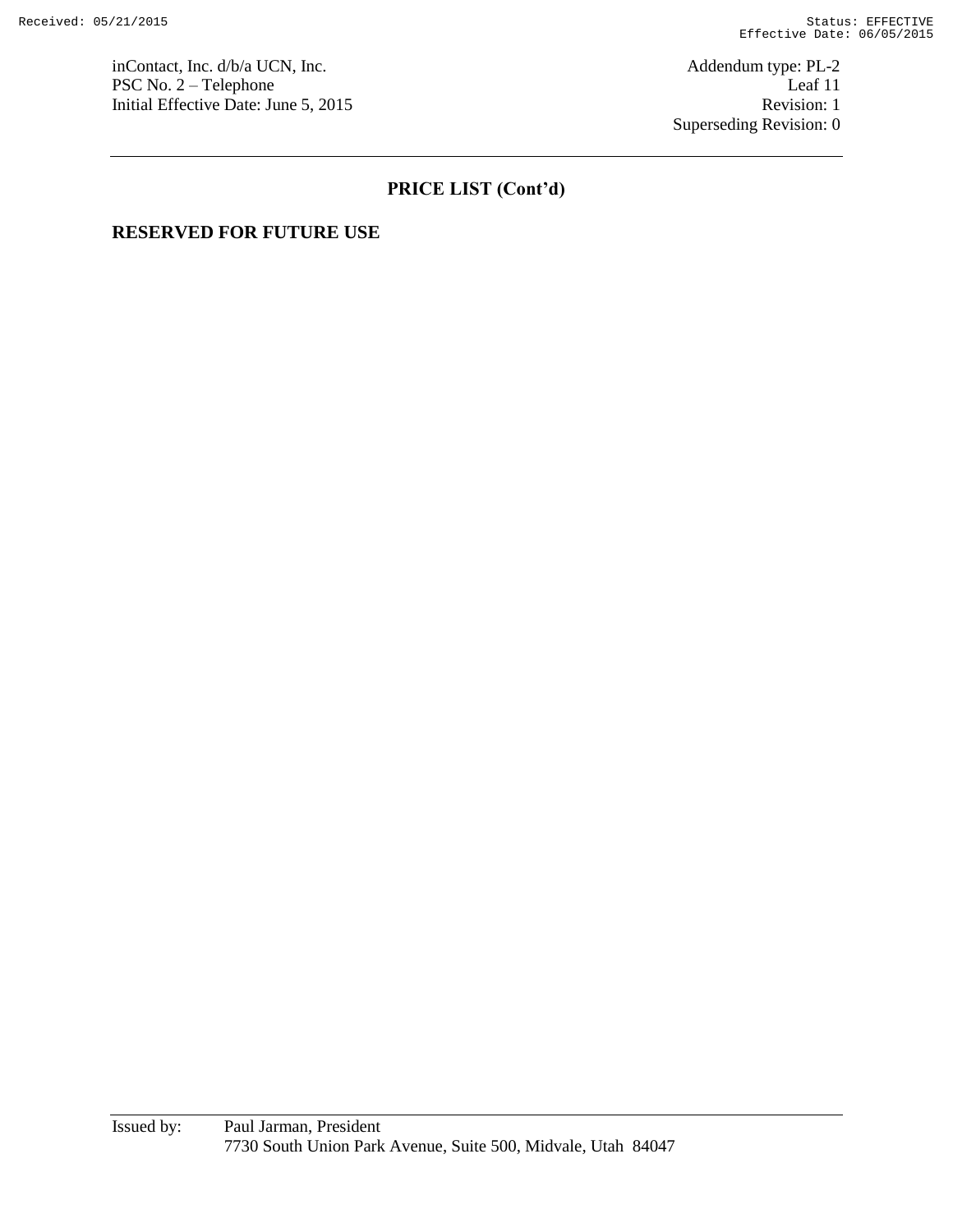inContact, Inc. d/b/a UCN, Inc.  $\blacksquare$  Addendum type: PL-2 PSC No. 2 – Telephone Leaf 12 Initial Effective Date: June 5, 2015 Revision: 1

Superseding Revision: 0

# **PRICE LIST (Cont'd)**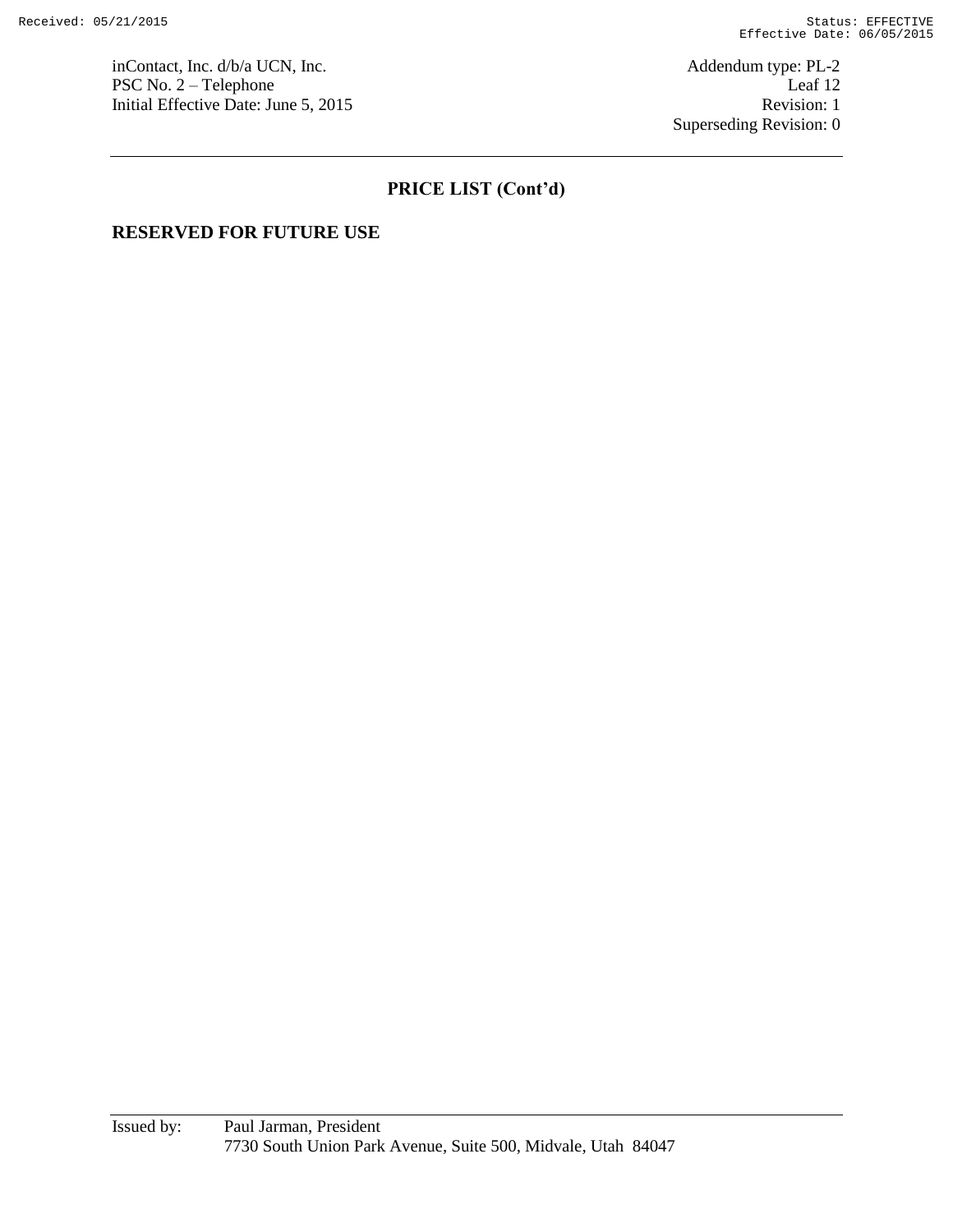inContact, Inc. d/b/a UCN, Inc.  $\blacksquare$  Addendum type: PL-2 PSC No. 2 – Telephone Leaf 13 Initial Effective Date: June 5, 2015 Revision: 1

Superseding Revision: 0

# **PRICE LIST (Cont'd)**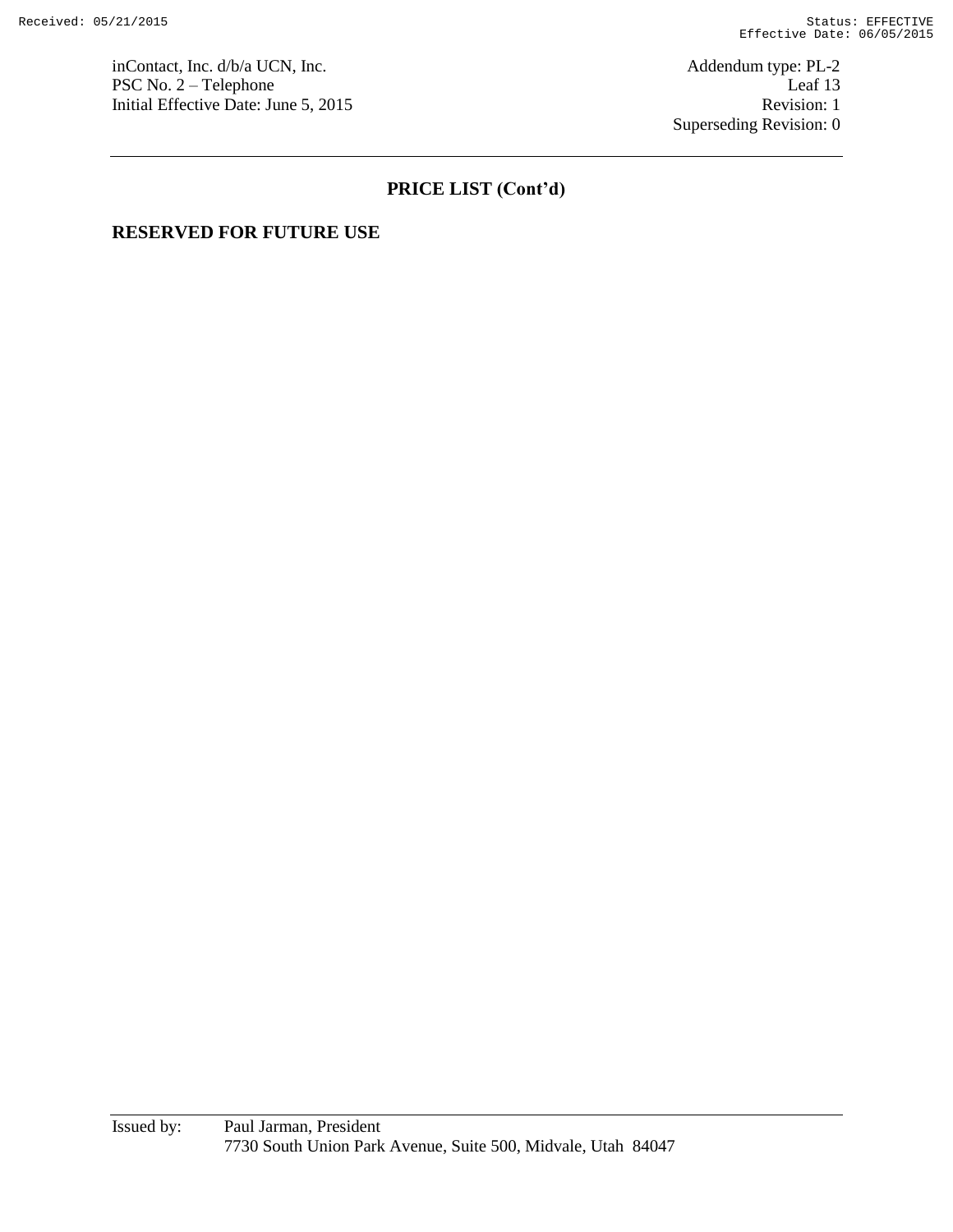inContact, Inc. d/b/a UCN, Inc.  $\blacksquare$ PSC No. 2 – Telephone Leaf 14 Initial Effective Date: June 5, 2015 Revision: 1

Superseding Revision: 0

# **PRICE LIST (Cont'd)**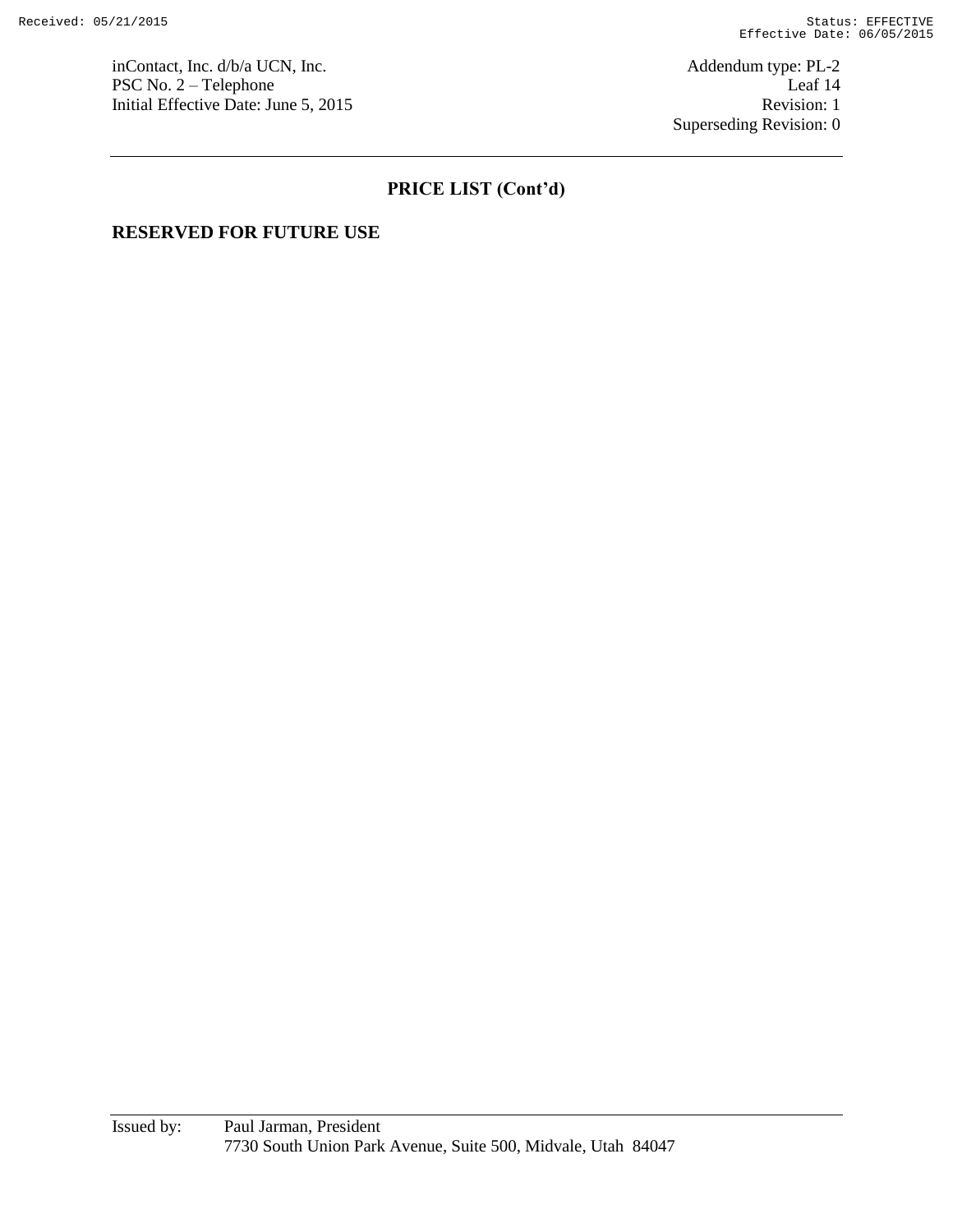inContact, Inc. d/b/a UCN, Inc.  $\blacksquare$  Addendum type: PL-2 PSC No. 2 – Telephone Leaf 15 Initial Effective Date: June 5, 2015 Revision: 1

Superseding Revision: 0

# **PRICE LIST (Cont'd)**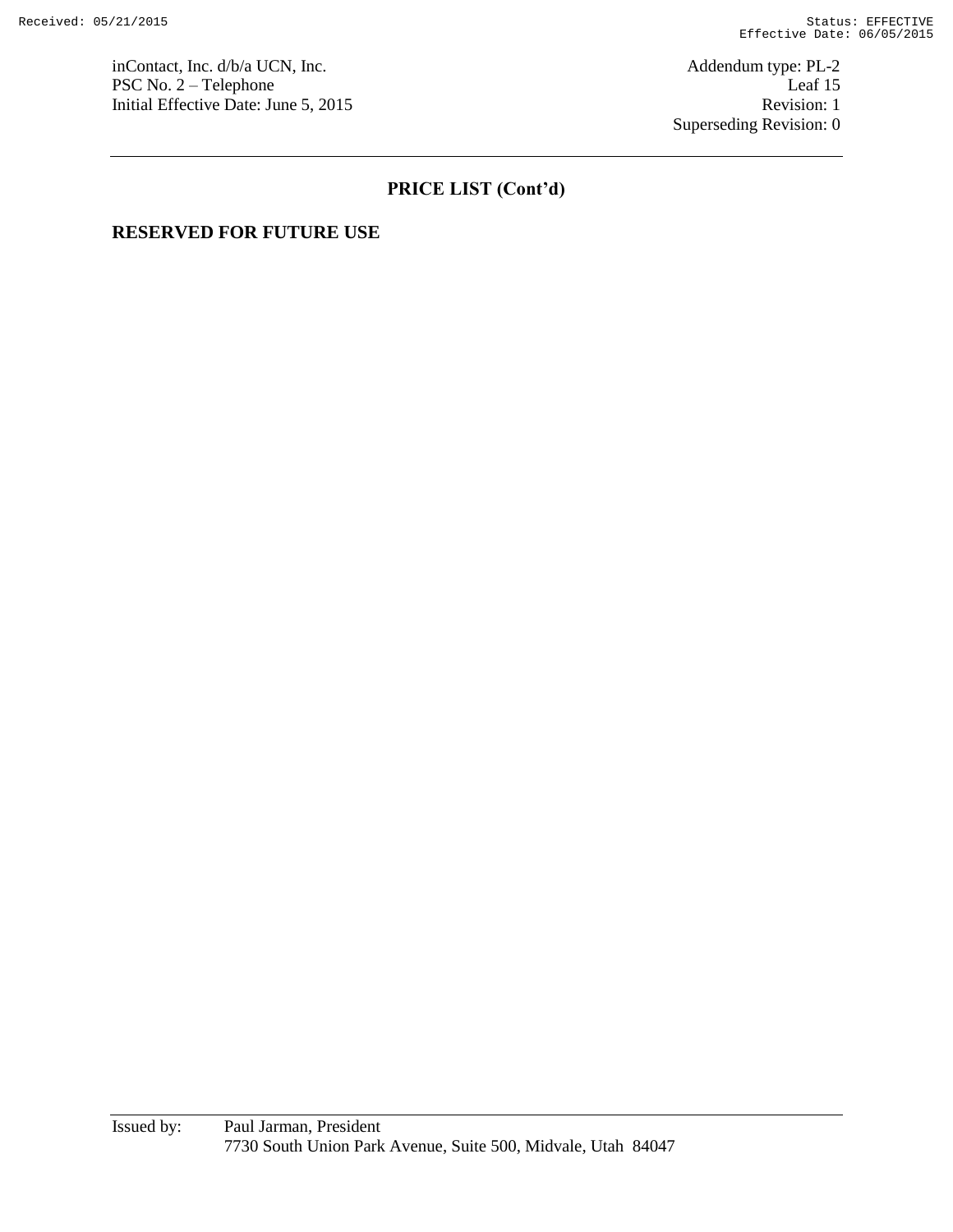inContact, Inc. d/b/a UCN, Inc. <br>
PSC No. 2 – Telephone Leaf 16 PSC No.  $2 -$  Telephone Initial Effective Date: June 5, 2015 Revision: 1

Superseding Revision: 0

# **PRICE LIST (Cont'd)**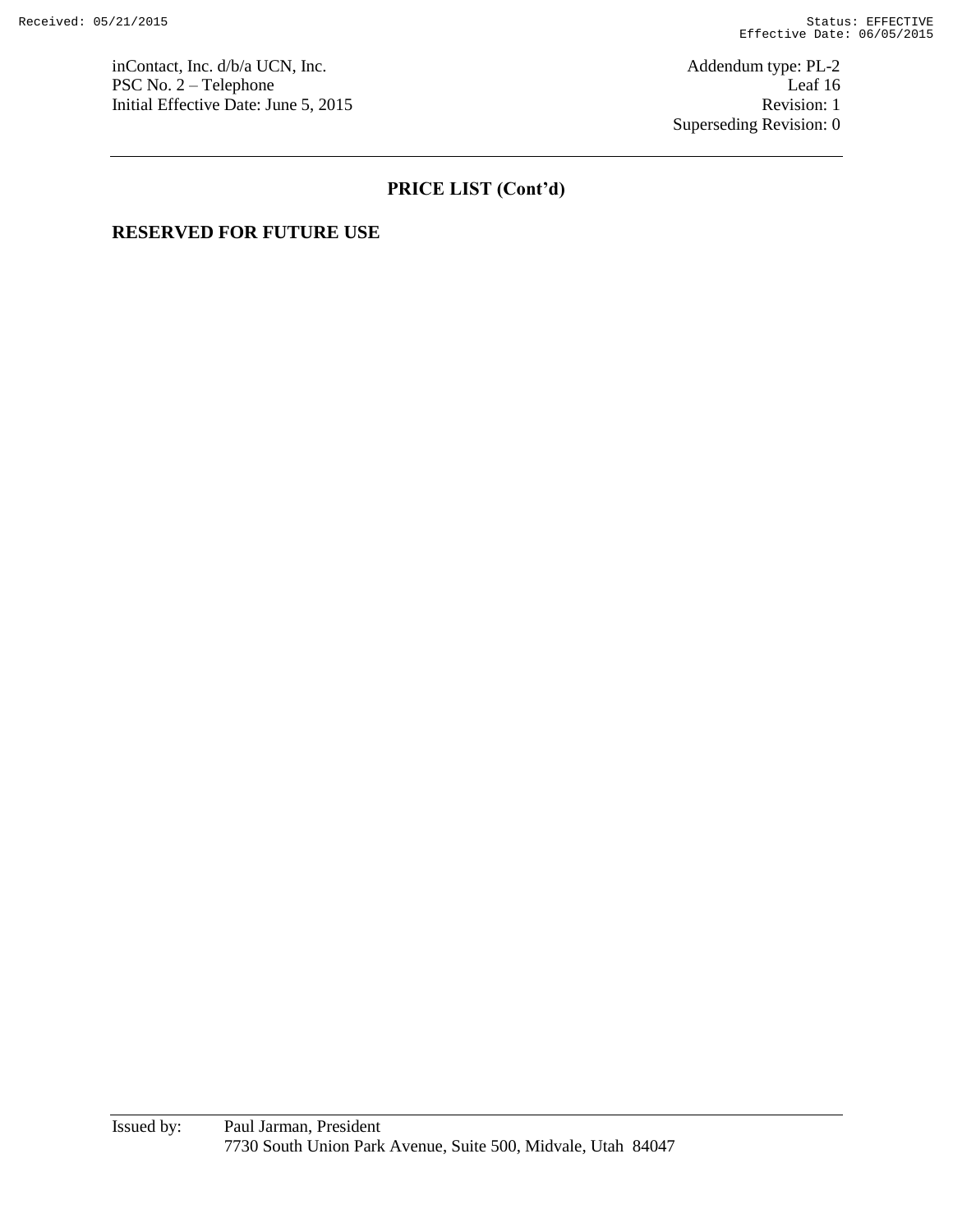inContact, Inc. d/b/a UCN, Inc.  $\blacksquare$ PSC No. 2 – Telephone Leaf 17 Initial Effective Date: June 5, 2015 Revision: 1

Superseding Revision: 0

# **PRICE LIST (Cont'd)**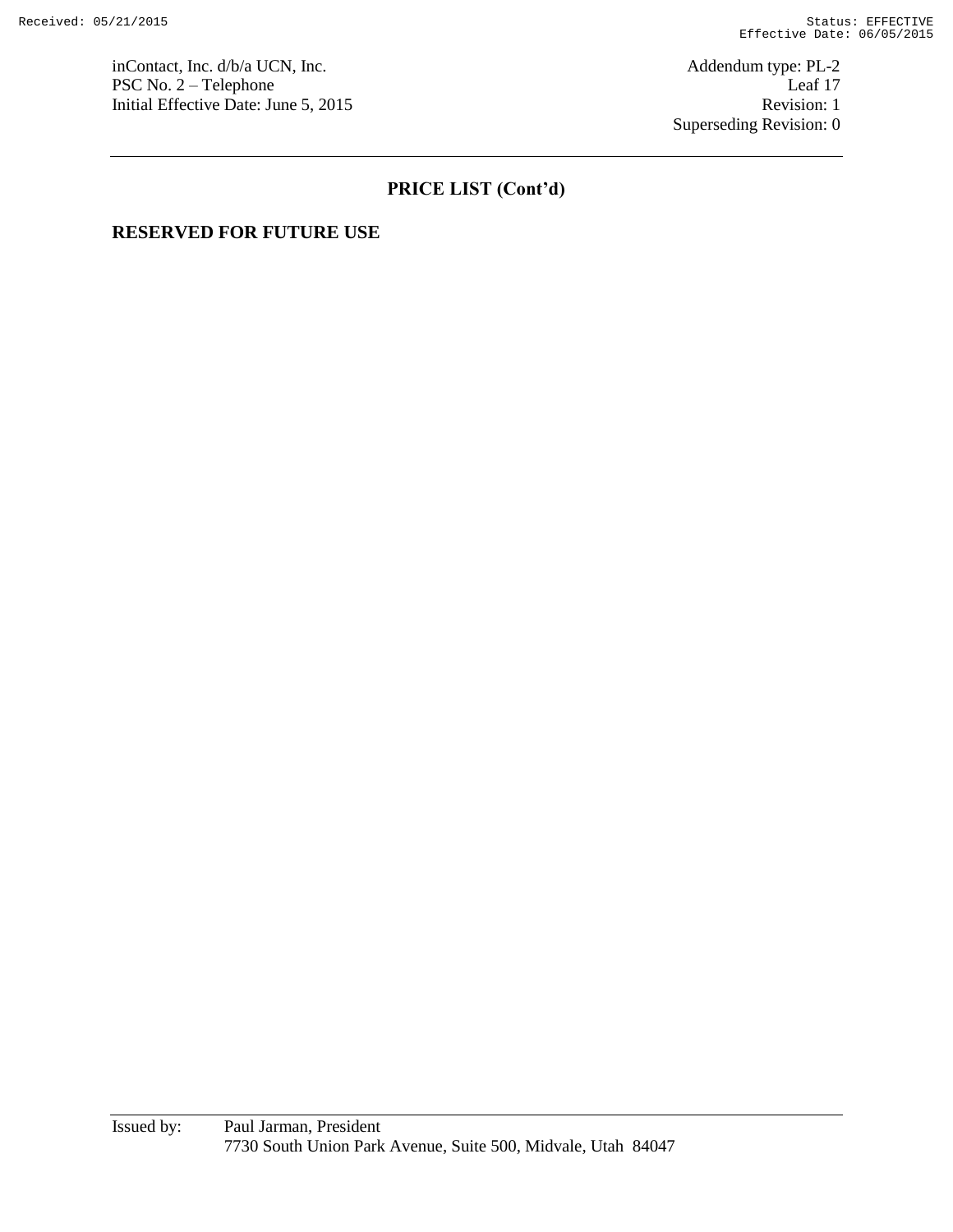inContact, Inc. d/b/a UCN, Inc.  $\blacksquare$  Addendum type: PL-2 PSC No. 2 – Telephone Leaf 18 Initial Effective Date: June 5, 2015 Revision: 1

Superseding Revision: 0

# **PRICE LIST (Cont'd)**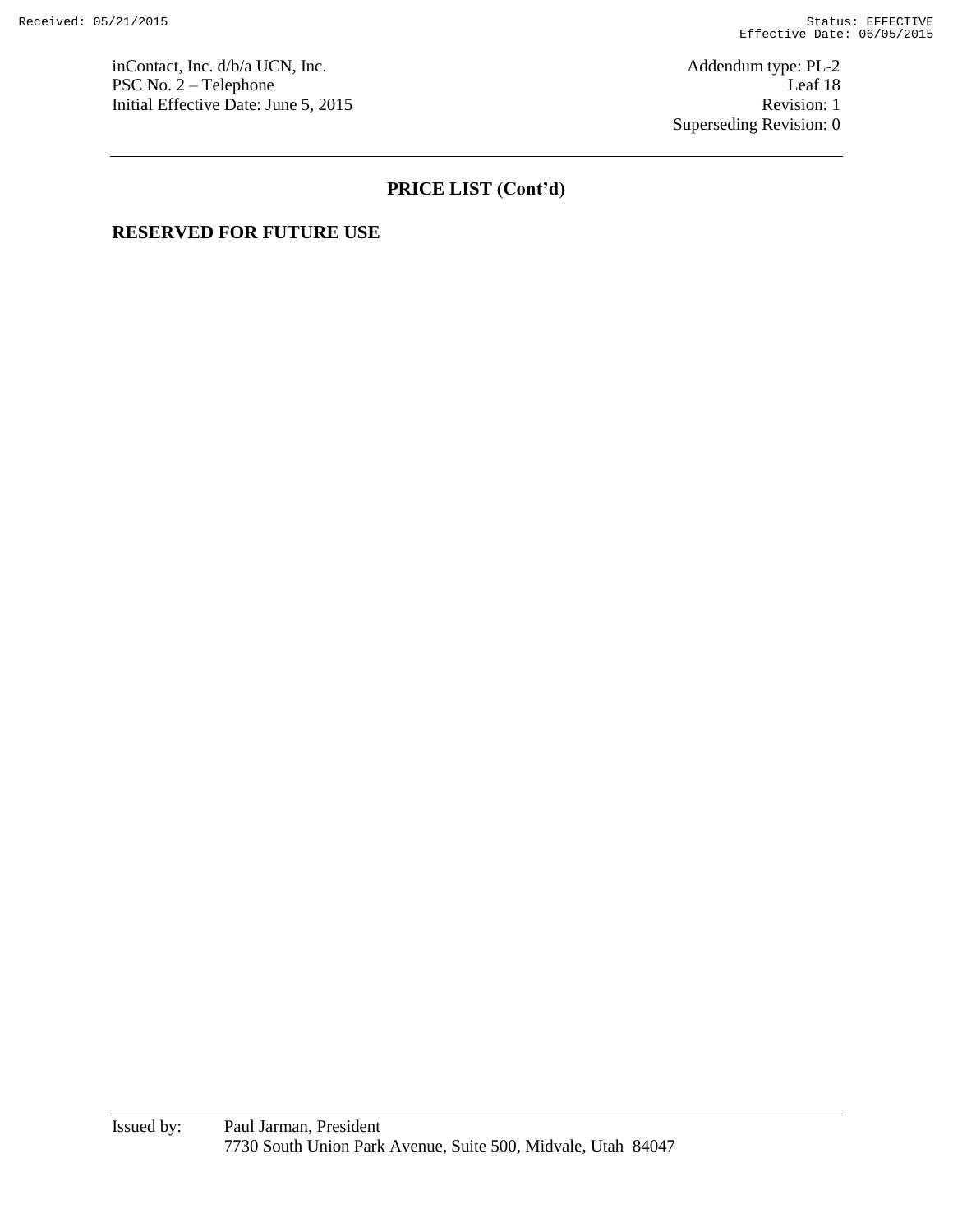inContact, Inc. d/b/a UCN, Inc. <br>
PSC No. 2 – Telephone Leaf 19 PSC No.  $2 -$  Telephone Initial Effective Date: June 5, 2015 Revision: 1

Superseding Revision: 0

# **PRICE LIST (Cont'd)**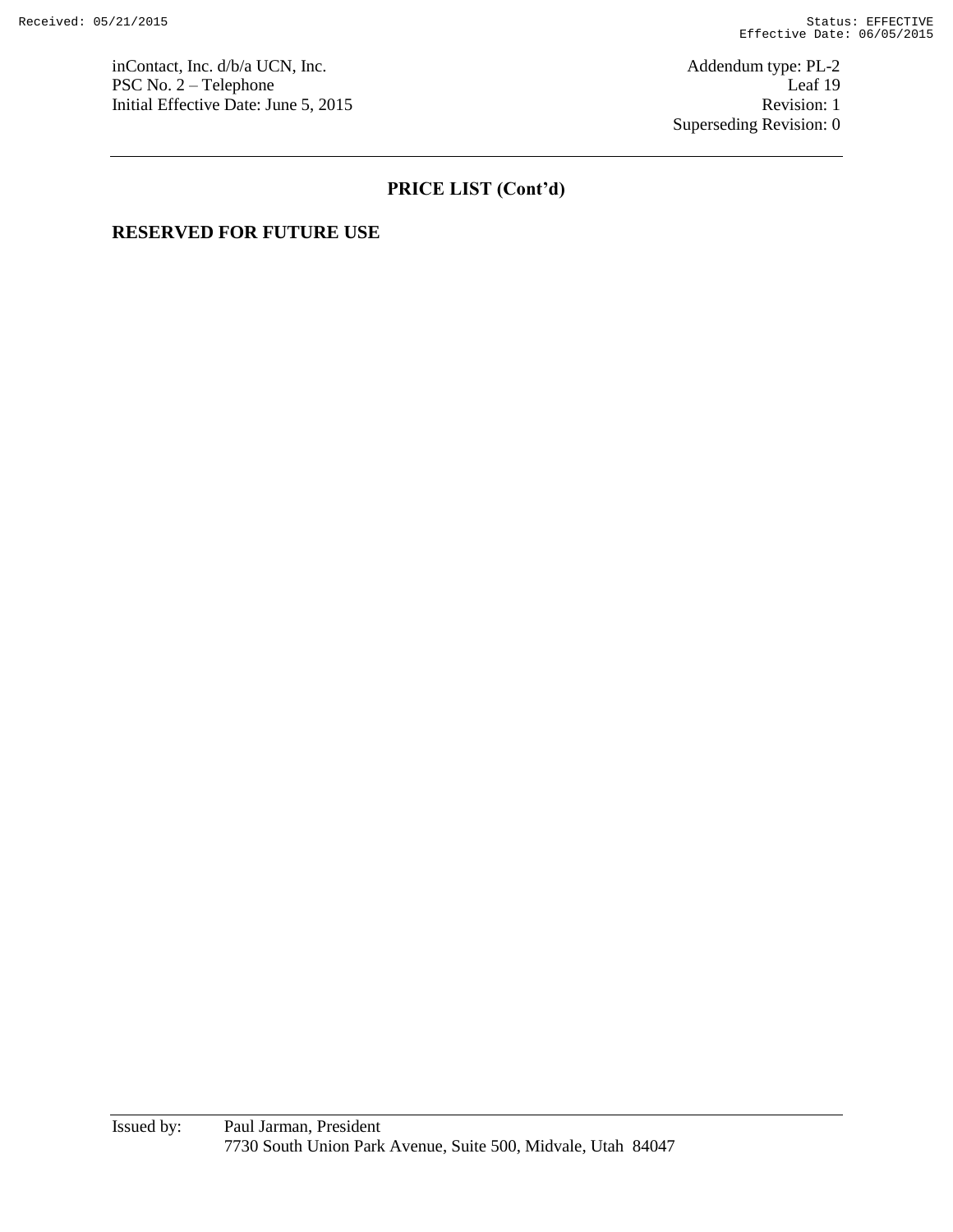inContact, Inc. d/b/a UCN, Inc.  $\blacksquare$  Addendum type: PL-2 PSC No. 2 – Telephone Leaf 20 Initial Effective Date: June 5, 2015 Revision: 1

Superseding Revision: 0

# **PRICE LIST (Cont'd)**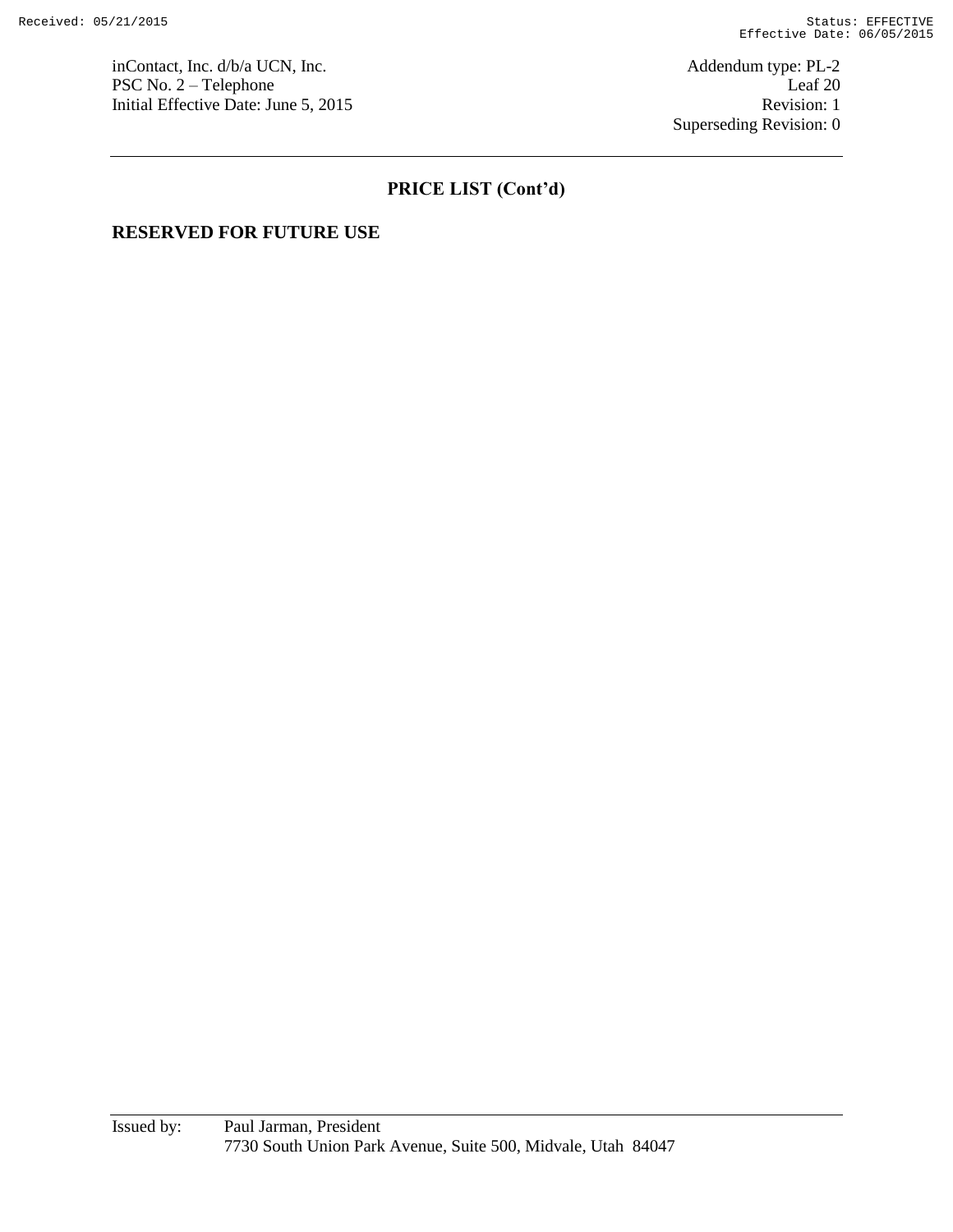inContact, Inc. d/b/a UCN, Inc.  $\blacksquare$  Addendum type: PL-2 PSC No. 2 – Telephone Leaf 21 Initial Effective Date: June 5, 2015 Revision: 1

Superseding Revision: 0

# **PRICE LIST (Cont'd)**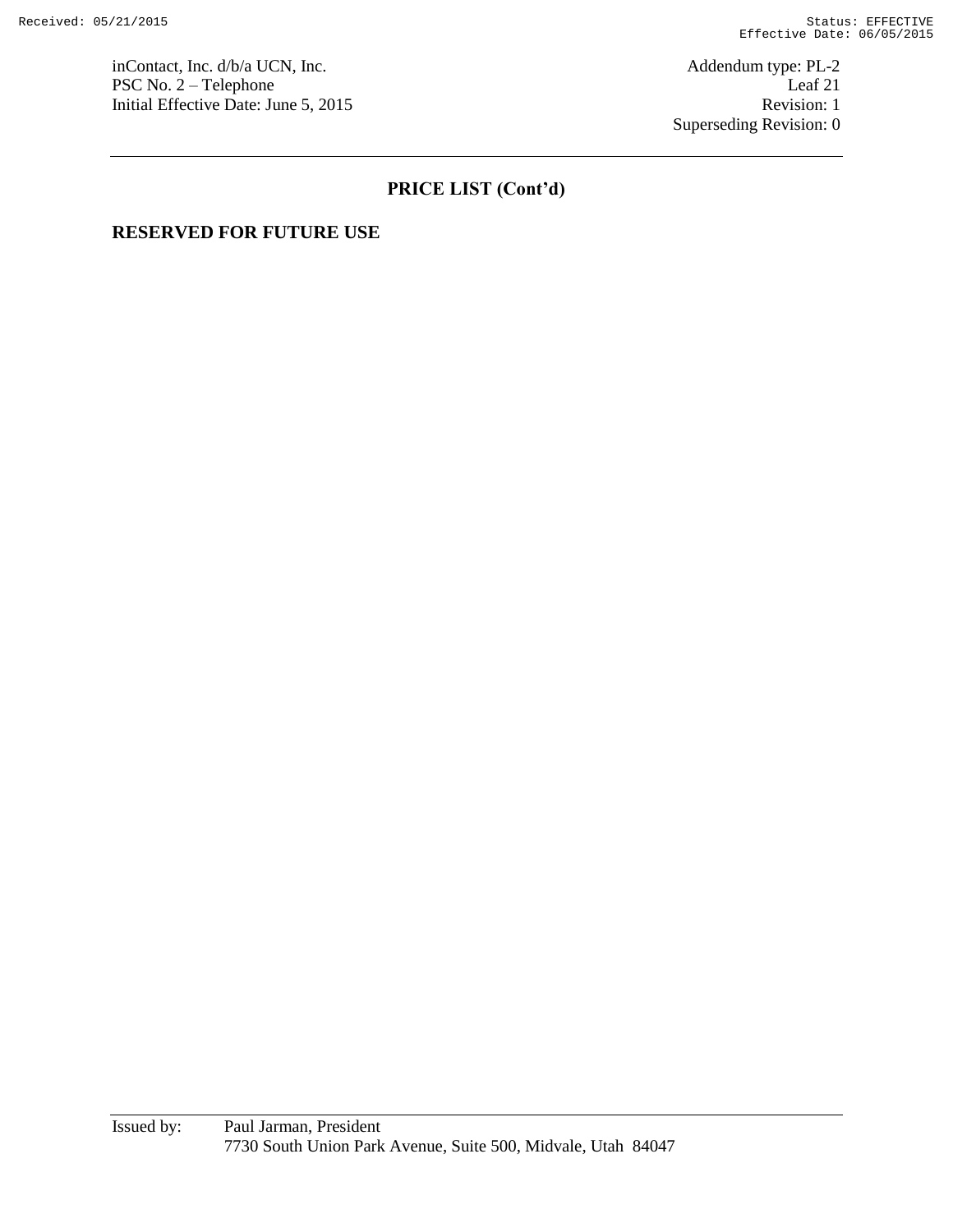inContact, Inc. d/b/a UCN, Inc.  $\blacksquare$  Addendum type: PL-2 PSC No. 2 – Telephone Leaf 22 Initial Effective Date: June 5, 2015 Revision: 1

Superseding Revision: 0

# **PRICE LIST (Cont'd)**